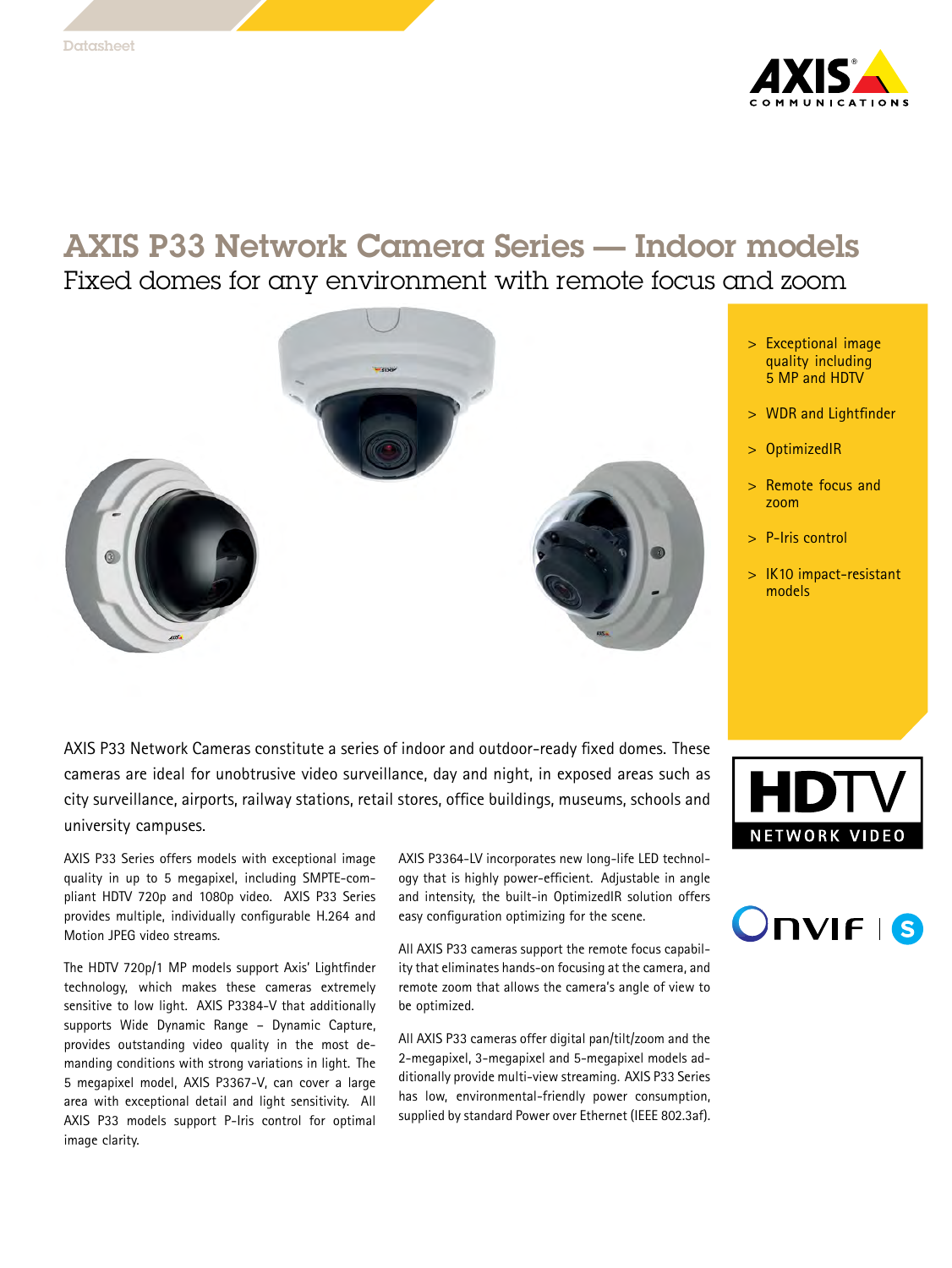# Fixed domes designed for efficient installation

AXIS P33 Network Cameras are designed for professional video surveillance with easy and reliable installation in focus. Indoor models of AXIS P33 Series are the perfect choice for <sup>a</sup> wide range of demanding video applications.

#### **Lightfinder technology**

The HDTV 720p/1 MP models of AXIS P33 Series incorporate Axis' unique Lightfinder technology. The outstanding light sensitivity, with maintained colors even in very poor lighting conditions, is obtained by <sup>a</sup> combination of Axis' expertise in image processing, system-on-chip development and selection of the best optical components.

For more on Lightfinder technology, go to: *www.axis.com/corporate/corp/tech\_papers.htm*

#### **Wide Dynamic Range - Dynamic Capture**

AXIS P3384-V that supports WDR – Dynamic Capture is ideal for surveillance in areas with strong variations in light, for instance close to large windows and entrances, where the sunlight creates both very bright zones and dark shadows. AXIS P3384-V enables easy and clear identification of people and objects both in bright and dark areas.

#### **Built-in IR illumination**

AXIS P3364-LV features Axis' OptimizedIR technology based on new, long-life LED technology that is highly power efficient. This results in high-quality, low-noise video also when the environment is completely dark.

#### **P-Iris control**

AXIS P33 Series features the advanced precise iris control that comprises <sup>a</sup> special P-Iris lens, together with dedicated software in the camera,

to set the best iris position for optimal depth of field, resolution, image contrast and clarity. Good depth of field implies that objects at different distances from the camera are in focus simultaneously.

For more on P-Iris and iris control, go to: *www.axis.com/corporate/corp/tech\_papers.htm*

#### **Easy installation**

AXIS P33 Network Cameras offer unique installation capabilities including remote focus and zoom. The remote focus feature enables convenient focusing over the network, eliminating the need for hands-on fine tuning at the camera. The remote zoom functionality ensures that the camera's angle of view can be optimized for the area to be monitored. The <sup>p</sup>ixel counter assures that the required <sup>p</sup>ixel resolution is met. Thanks to Axis' OptimizedIR technology, AXIS P3364-LV automatically adapts the illumination angle with the zoom level, which simplifies installation.

#### **Mounting options**

AXIS P33 Series offers <sup>a</sup> wide range of optional kits for indoor installations, for example, for mounting on <sup>a</sup> pendant, pole or corner. The IP51-rated recessed mount kit protects the camera from condensation and dust that may exist in the <sup>p</sup>lenum space above the drop ceiling.

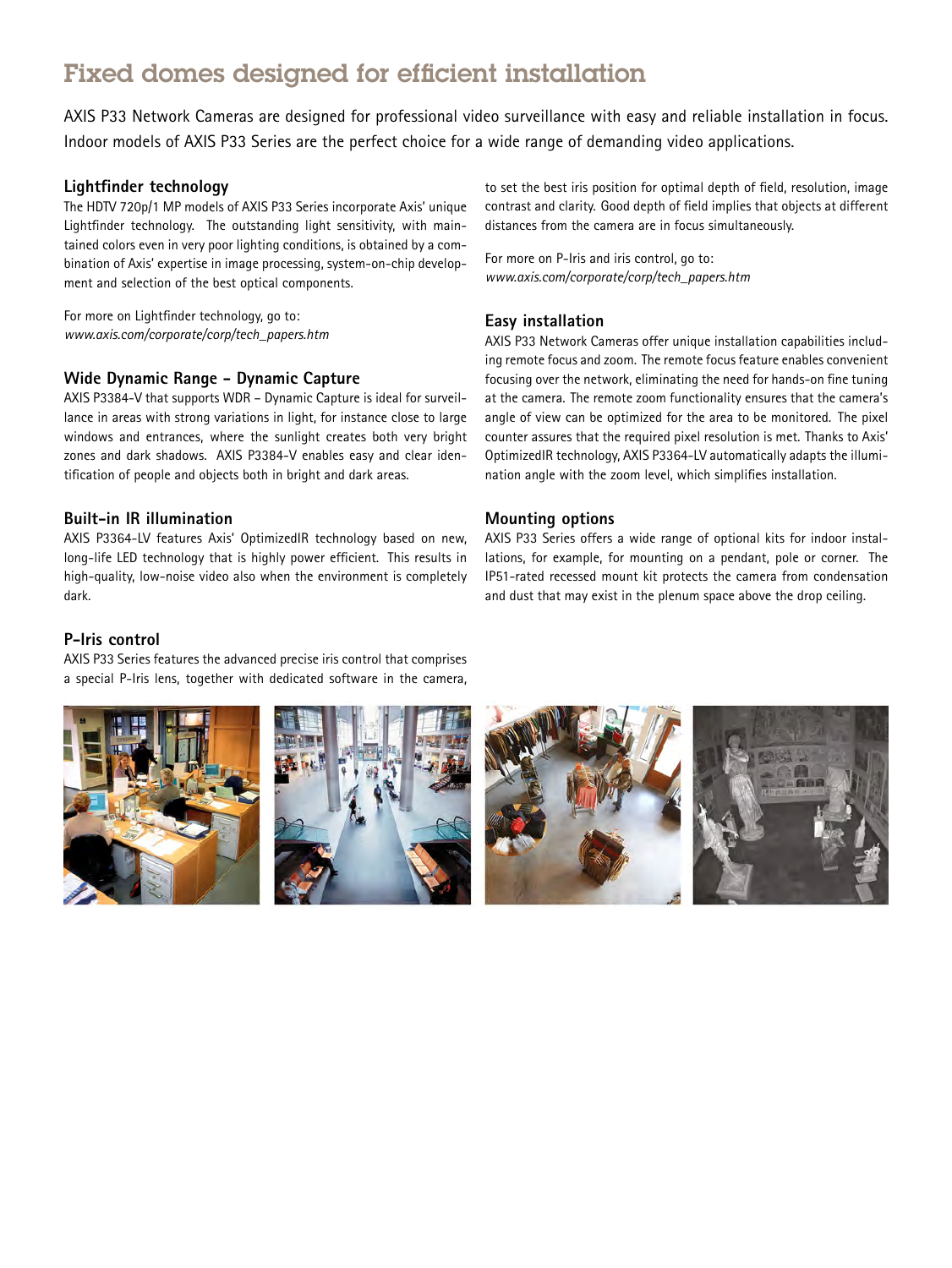### **Dimensions**



## **Accessories**

*1.IP51-rated recessed mount kit*  $\odot$  $\circ$  $\odot$  $\odot$ *2.Dome kit black 3.Mounting bracket 4.AXIS T94H01P Conduit Back Box 5.Pendant kit*  $\odot$  $\odot$ *6.AXIS T91 Mounts For more details on accessories, <sup>p</sup>lease visit: www.axis.com/accessories*

|               |                                                  | Technical Specifications - AXIS P33 Indoor models |
|---------------|--------------------------------------------------|---------------------------------------------------|
| <b>Models</b> | AXIS P3354: 1 MP. Lightfinder. Tamper resistance | AXIS P3384-V with Dynamic Capture:                |

|                         | rous rooo n r wir, aightimaci, ramper resistance<br>AXIS P3364-V: 1 MP, Lightfinder, Vandal resistance, Audio,<br>$1/0$ ports<br>AXIS P3364-LV: 1 MP, IR illumination, Lightfinder, Vandal<br>resistance, Audio, I/O ports<br>AXIS P3384-V: 1 MP, WDR - Dynamic Capture, Lightfinder,<br>Vandal resistance, Audio, I/O ports<br>AXIS P3365-V: 2 MP, Multi-view, vandal resistance, Audio,<br>$1/0$ ports<br>AXIS P3346: 3 MP, Multi-view, Audio, I/O ports<br>AXIS P3346-V: 3 MP, Multi-view, Vandal resistance, Audio,<br>$1/0$ ports<br>AXIS P3367-V: 5 MP, Multi-view, Vandal resistance, Audio,<br>$1/0$ ports<br>Note: 6 mm and 12 mm as suffix refer to lens model.<br>AXIS P3301/-V and AXIS P3304/-V are not part of AXIS P33 Series. |
|-------------------------|-----------------------------------------------------------------------------------------------------------------------------------------------------------------------------------------------------------------------------------------------------------------------------------------------------------------------------------------------------------------------------------------------------------------------------------------------------------------------------------------------------------------------------------------------------------------------------------------------------------------------------------------------------------------------------------------------------------------------------------------------|
| Camera                  |                                                                                                                                                                                                                                                                                                                                                                                                                                                                                                                                                                                                                                                                                                                                               |
| Image sensor            | AXIS P3354/P3364-V/P3364-LV/P3384-V:<br>Progressive scan RGB CMOS 1/3"<br>AXIS P3365-V: Progressive scan RGB CMOS 1/2.8"<br>AXIS P3346/-V: Progressive scan RGB CMOS 1/3" (effective)<br>AXIS P3367-V: Progressive scan RGB CMOS 1/3.2"                                                                                                                                                                                                                                                                                                                                                                                                                                                                                                       |
| Lens                    | Varifocal, Remote focus and zoom, P-Iris control, IR corrected,<br>Megapixel resolution<br>AXIS P3354/P3364-V/P3364-LV 6 mm:<br>2.5-6 mm, 105°-49° view <sup>a</sup> , F1.2<br>AXIS P3354/P3364-V/P3364-LV 12 mm:<br>3.3-12 mm. 82°-24° view <sup>a</sup> . F1.4<br>AXIS P3384-V/P3346/P3346-V/P3367-V:<br>3-9 mm, 84°-30° view <sup>a</sup> , F1.2<br>AXIS P3365-V: 3-9 mm, 100°-35° view <sup>a</sup> , F1.3                                                                                                                                                                                                                                                                                                                                |
| Day and night           | Automatically removable infrared-cut filter                                                                                                                                                                                                                                                                                                                                                                                                                                                                                                                                                                                                                                                                                                   |
| Minimum<br>illumination | AXIS P3354/P3364-V 6 mm:<br>Color: 0.1 lux, F1.2, B/W: 0.02 lux, F1.2<br>AXIS P3364-LV 6 mm:<br>Color: 0.12 lux, F1.2, B/W: 0.03 lux, F1.2, 0 lux with IR<br>illumination on<br>AXIS P3354/P3364-V 12 mm:<br>Color: 0.15 lux, F1.4, B/W: 0.03 lux, F1.4<br>AXIS P3364-LV 12 mm:<br>Color: 0.18 lux, F1.4, B/W: 0.04 lux, F1.4, 0 lux with IR<br>illumination                                                                                                                                                                                                                                                                                                                                                                                  |

| AXIS P3384-V with Dynamic Capture:<br>Color: 0.5 lux, F1.2, B/W: 0.08 lux, F1.2<br>AXIS P3384-V with Lightfinder:<br>Color: 0.15 lux, F1.2, B/W: 0.03 lux, F1.2<br>AXIS P3365-V: Color: 0.2 lux, F1.2, B/W: 0.04 lux, F1.3<br>AXIS P3346/P3346-V: Color: 0.5 lux, F1.2, B/W: 0.08 lux, F1.2<br>AXIS P3367-V: Color: 0.2 lux. F1.2. B/W: 0.04 lux. F1.2                           |
|----------------------------------------------------------------------------------------------------------------------------------------------------------------------------------------------------------------------------------------------------------------------------------------------------------------------------------------------------------------------------------|
| AXIS P3354/P3364-V/P3364-LV: 1/29500 s to 2 s<br>AXIS P3384-V with Dynamic Capture: 1/231 s to 1/37 s<br>AXIS P3384-V with Lightfinder: 1/29500 s to 2 s<br>AXIS P3365-V: 1/33500 s to 2 s<br>AXIS P3346/P3346-V: 1/35500 s to 1/6 s<br>AXIS P3367-V: 1/28000 s to 2 s                                                                                                           |
| AXIS P3354/P3364-V/P3364-LV:<br>Pan 360°, Tilt 170°, Rotation 340°<br>AXIS P3384-V/P3365-V/P3346/P3346-V/P3367-V:<br>Pan 360°, Tilt 160°, Rotation 340°                                                                                                                                                                                                                          |
|                                                                                                                                                                                                                                                                                                                                                                                  |
| H.264 Baseline and Main Profile (MPEG-4 Part 10/AVC)<br>Motion IPFG                                                                                                                                                                                                                                                                                                              |
| AXIS P3354/P3364-V/P3364-LV/P3384-V:<br>1280x960 <sup>b</sup> (approx. 1.3 MP) to 160x90<br>AXIS P3365-V: 1920x1080 (2MP) to 160x90<br>AXIS P3346/P3346-V: 2048x1536 (3 MP) to 160x90<br>AXIS P3367-V: 2592x1944 (5 MP) to 160x90                                                                                                                                                |
| AXIS P3354/P3364-V/P3364-LV/P3365-V/P3384-V:<br>25/30 fps with power line frequency 50/60 Hz<br>AXIS P3346/P3346-V: 3 MP capture mode: 20 fps in all<br>resolutions, HDTV 1080p (1920x1080) and 2 MP 4:3 (1600x1200)<br>capture modes: 30 fps in all resolutions<br>AXIS P3367-V: 5 MP capture mode: 12 fps in all resolutions and<br>capable of all AXIS P3346/-V capture modes |
| Multiple, individually configurable streams in H.264 and<br>Motion JPEG. Controllable frame rate and bandwidth.<br>VBR/CBR H.264                                                                                                                                                                                                                                                 |
|                                                                                                                                                                                                                                                                                                                                                                                  |